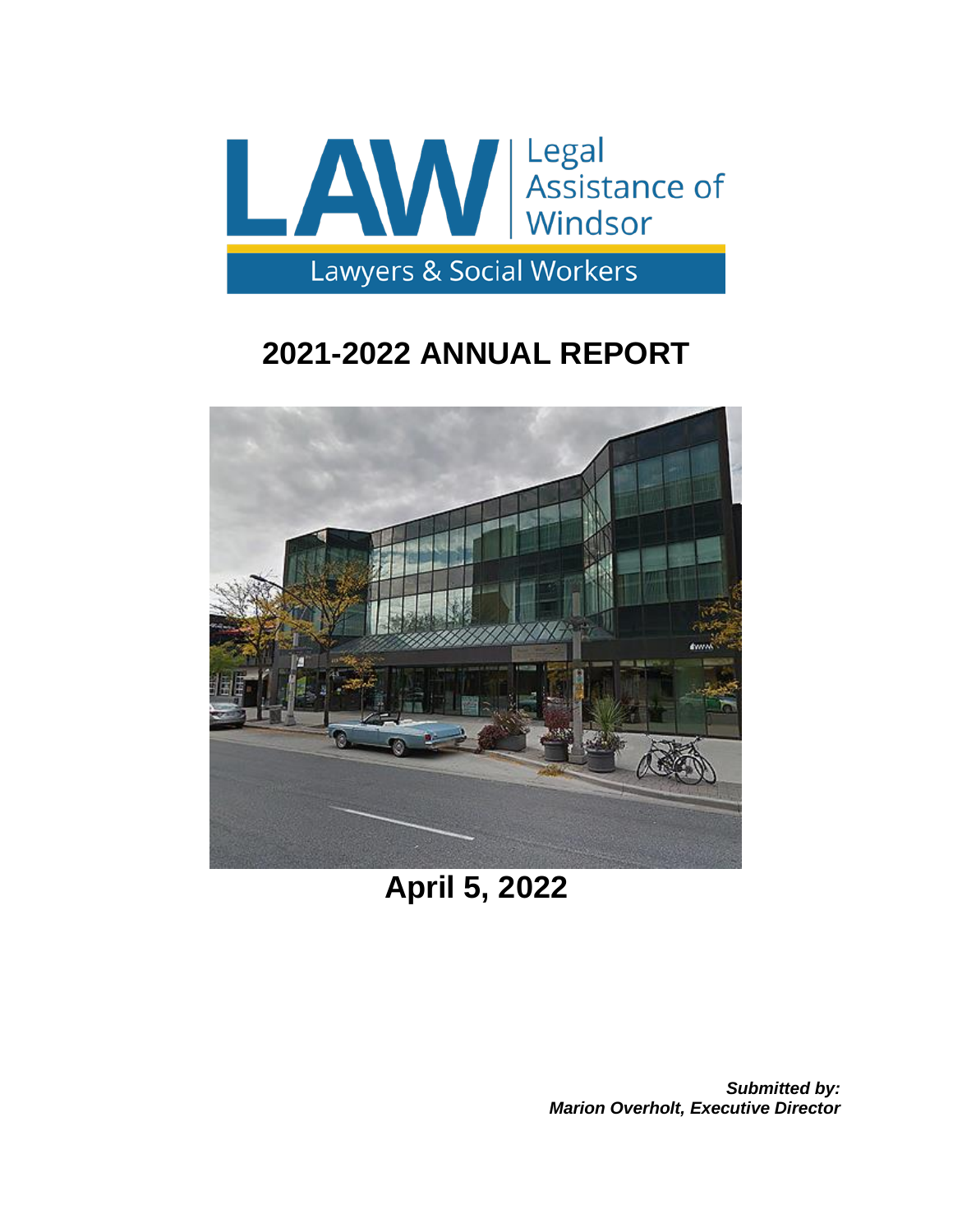# **TABLE OF CONTENTS**

| <b>Executive Director's Report</b> |                                                                                                                                                                                                                                                           | $3 - 4$ |
|------------------------------------|-----------------------------------------------------------------------------------------------------------------------------------------------------------------------------------------------------------------------------------------------------------|---------|
| <b>LAW Staff and Board List</b>    |                                                                                                                                                                                                                                                           | 5       |
| <b>Social Work Team Reports</b>    |                                                                                                                                                                                                                                                           | 6-16    |
|                                    | Coordinator of Social Work Services<br><b>Staff Social Worker</b><br>Anti-Human Trafficking Coordinator<br>Youth in Transition Worker<br><b>Housing Support Worker</b><br>Rural & Remote Coordinator & Outreach Worker<br>Migrant Worker Outreach Workers |         |
| <b>Legal Team Reports</b>          |                                                                                                                                                                                                                                                           | 17-23   |
|                                    | Social Benefits Staff Lawyer<br><b>Housing Staff Lawyer</b>                                                                                                                                                                                               |         |

Immigration Staff Lawyer

Sexual Harassment in the Workplace Lawyer

April 5, 2022 2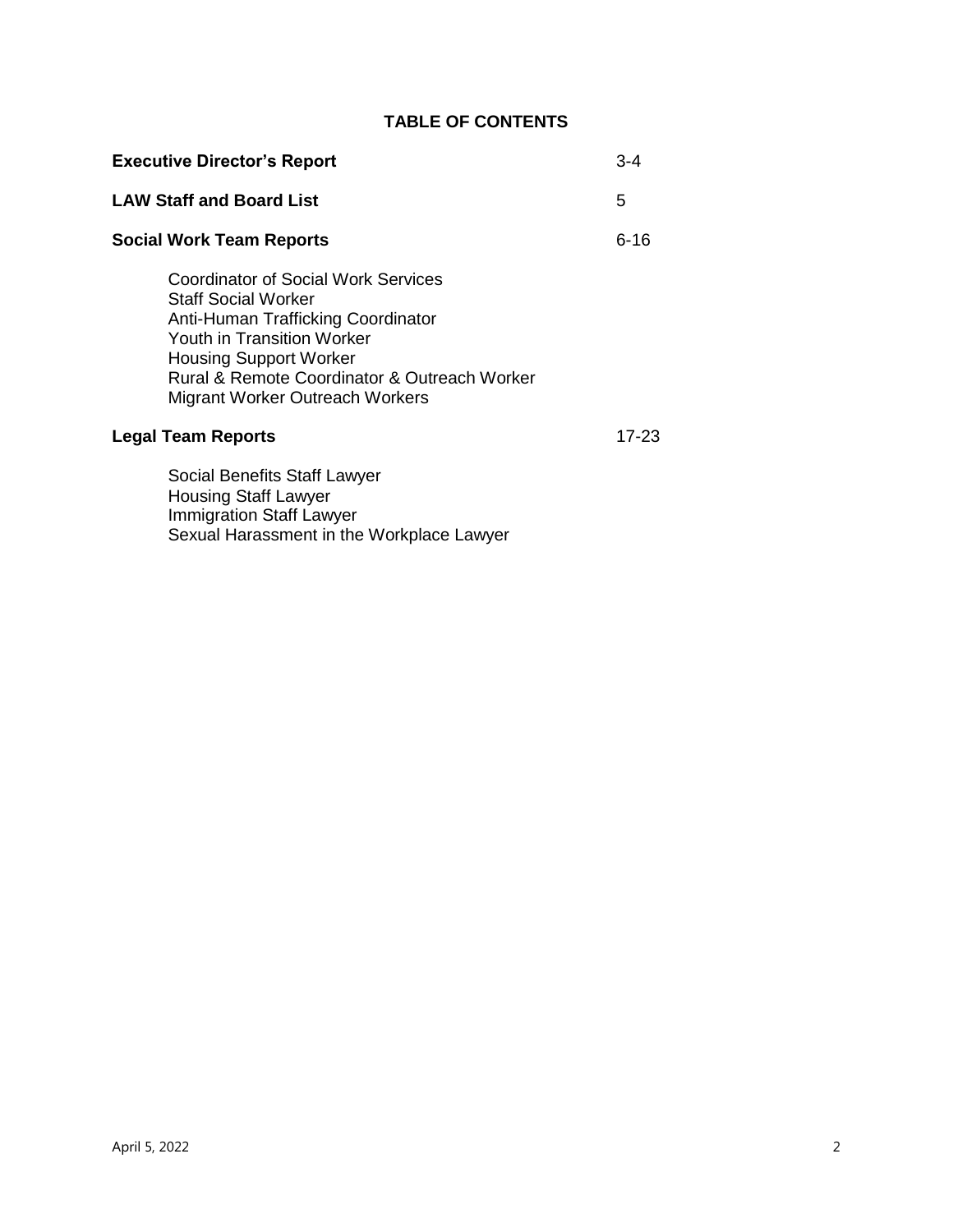## **Marion Overholt Executive Director**

It is trite to say that I never expected to be preparing another year's report on our COVID experiences, but here we are. For 2021 we were able to periodically offer some services in person, but most often, our services were delivered remotely. Our clients' tribunal experiences have all been remote hearings. We



have continued to advocate for improvements in the digital system and a restoration of in-person hearing opportunities because our clients' ability to participate in digital hearings has been somewhat compromised.

We continued to address challenges caused by CERB income and are working to restore full Guaranteed Income Supplement (GIS) to those seniors whose benefits were reduced.

The affordable housing crisis continues to exacerbate the housing insecurity experienced by our clients. The conversion of low-income housing into high- and middle-income housing has deepened the problem. We were successful in our longterm advocacy with Windsor City Council when they voted to adopt a landlord licensing bylaw for residential landlords in wards one and two. The bylaw has not been presented to City Council and we are concerned that this initiative is under review.

We are also working systemically with the clinic network to review the proposed modernization plans for social assistance. We are concerned that the centralization of eligibility determination will place our clients' initial and continuing eligibility for Ontario Works and Ontario Disability Support Program benefits at risk.

Our migrant worker clients continued to face significant challenges due to COVID restrictions and varying provincial and federal policies. Our migrant worker groups continue to meet and support each other remotely and in-person where possible.

Our anti-human trafficking project experienced a steady increase in demand for services, recognizing that the isolation restrictions required by COVID created more vulnerability for these clients. Under Jennifer Cline's leadership we were able to distribute phones and data plans through funding received from the Human Services Justice Coordinating Committee.

We were delighted to receive notice from Justice Canada that our application to provide legal advice, representation and support to survivors of gender-based violence and sexual assault was accepted in late December. This project provides over \$1 million dollars in funding for over four years. We are part of a group of nine community legal clinics across the province who have received this funding and we will be working collaboratively with them to coordinate services and develop best practices.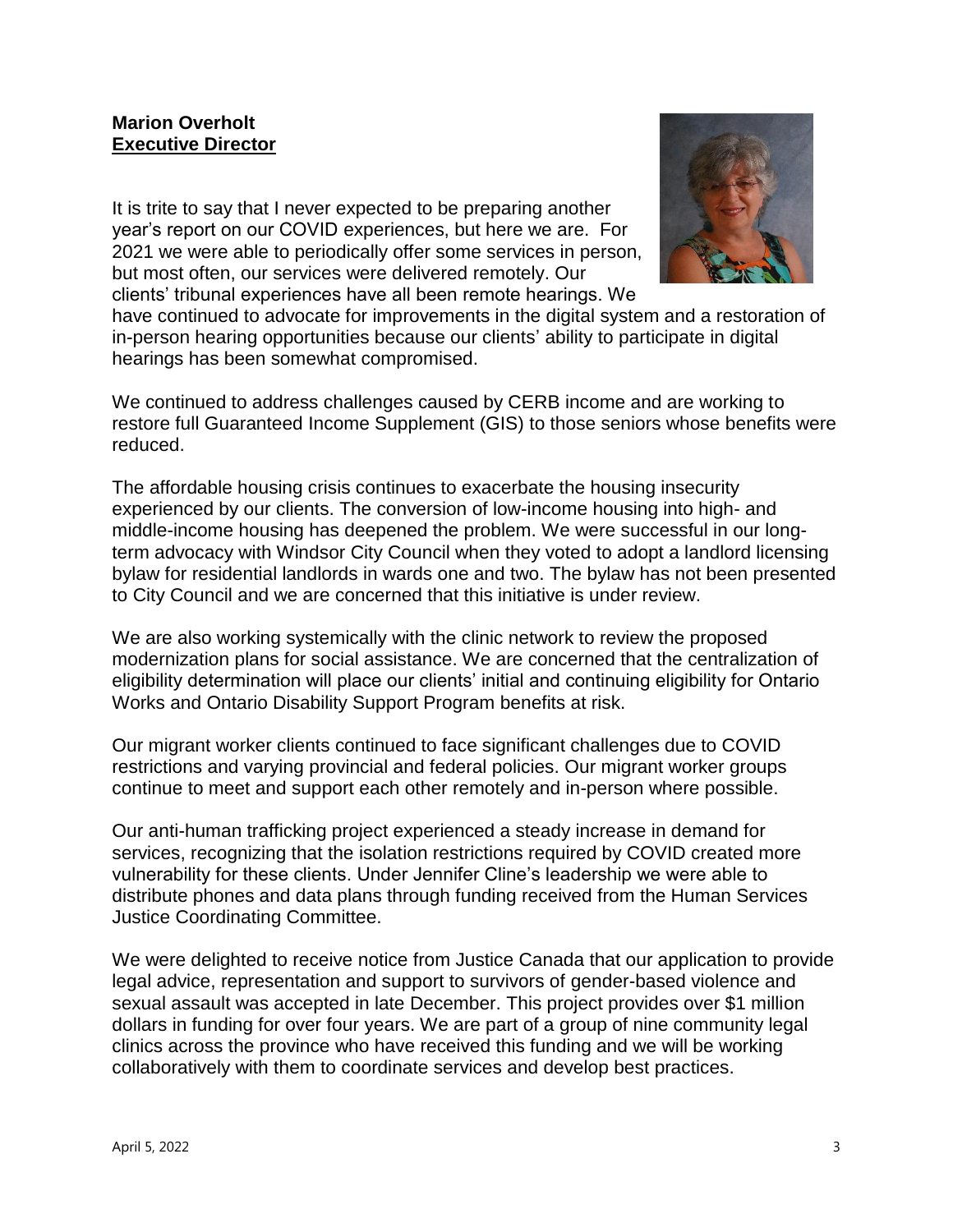We signed new service agreements with Legal Aid Ontario after extensive discussions. We are pleased that our initial term will be renewed for another three years as long as we remain a clinic in good standing. Now more than ever, stable funding will be critical to allow us to build and reinforce our services to the community.

Our Sojourner Committee (Equity, Inclusion and Diversity) worked on the Anti-Black Racism Guide for CLA/LAW. We participated in a series of anti-black racism workshops. We are grateful to Tomee Sojourner-Campbell and Professor Jillian Rogin for their thoughtful and thorough preparation of the report.

I am continuing my second term of service on the Advisory Board to the Legal Aid Ontario Board of Directors. We remain active in the 672 Committee and the Human Services Justice Coordinating Committee. I presented workshops with Tribunal Watch Ontario and to the Society of Adjudicators and Regulators addressing the changing practices for administrative tribunals.

In 2021, we welcomed Tori- Lee Jenkins, Kristen Jeavons, Bianca Colaluca and Jade Wallace. Tori-Lee is our new landlord-tenant Staff Lawyer, replacing Anna Colombo who has left clinic practice. Kristen was helping out with our Indigenous Justice work. Jade Wallace is our new Service Coordinator. Bianca is our new Anti-Human Trafficking Project Coordinator and is a former LAW social work student. We are really delighted to welcome these new staff and look forward to the day when we are able to work together in person in the office at the same time! All of our staff have done a tremendous job of advocating for our clients in this ever-changing and worrisome climate. Their dedication and commitment to the clinic's program for students and services to clients is laudatory.

Hugo Vega is leaving the Board after a stellar term of board membership. Hugh Carpenter is also leaving the board and relocating outside of the region. The Board has done an amazing job in overseeing the work of the clinic throughout this time and their guidance and support is much appreciated. Rielly McLaren has provided exceptional leadership and support as our Board Chair.

We were pleased to welcome Acting Dean Beverley Jacobs in June 2021 who ably filled in until Dean Reem Bahdi commenced her deanship. It is wonderful to work with a leader who is so thoroughly committed to access to justice for our community and we look forward to continuing our close relationship with the law school.

In conclusion, I want to express my heartfelt appreciation to the staff, students and board of LAW who have innovated, adapted and persevered through this challenging time. We look forward to the return of in person services and community engagement to rebuild our community in a manner that enhances the contributions and importance of the clients we serve.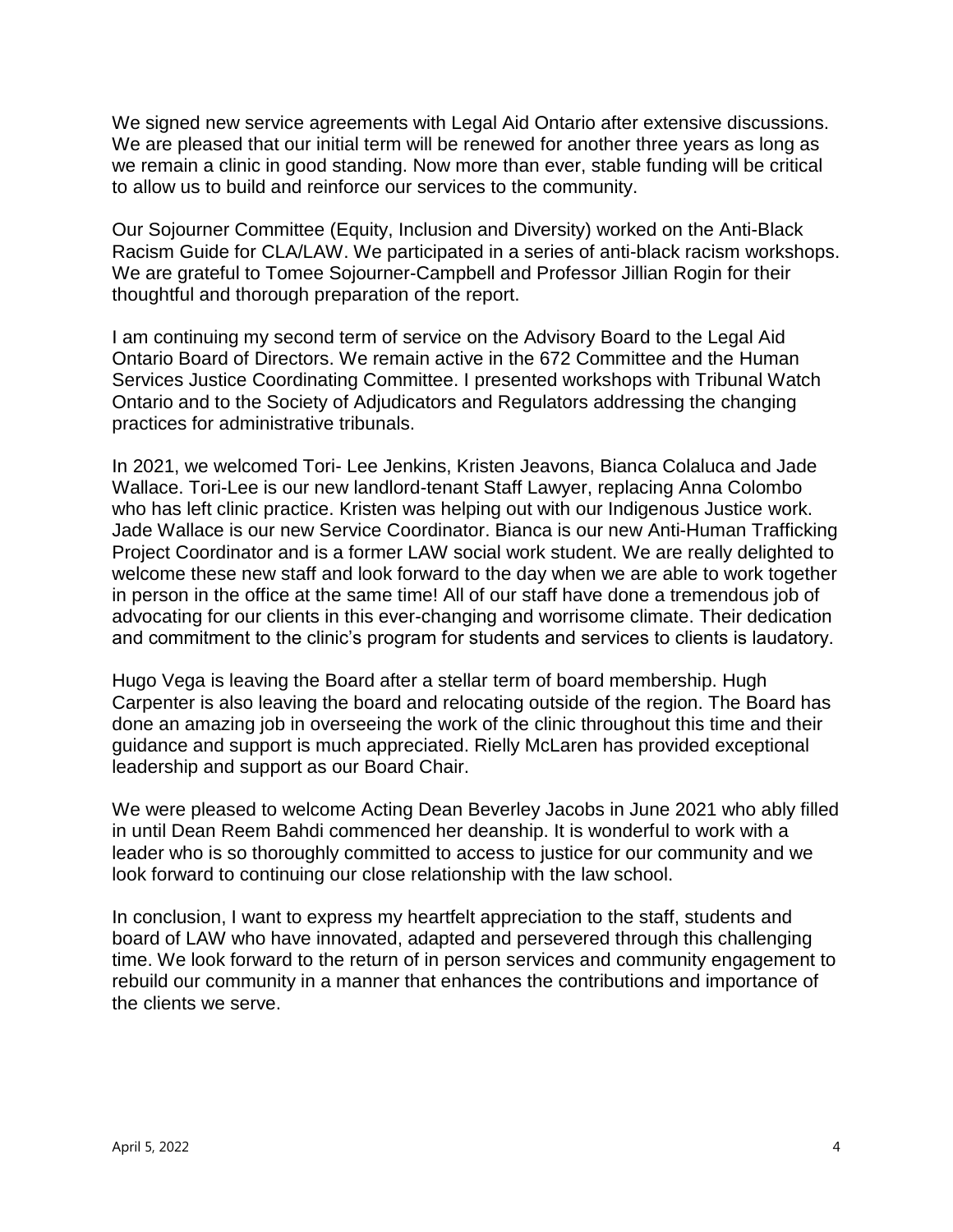#### **2021-2022**

#### LAW STAFF

Executive Director **Marion Overholt** Marion Overholt Coordinator of Social Work Programs Shelley Gilbert Staff Social Worker **Jennifer Cline** Anti-Human Trafficking Project Coordinator Bianca Cololuca Youth In Transition Worker Gillian Golden Housing Support Worker Yannin Ramirez Rural & Remote Outreach Worker Maria Amato Migrant Worker Outreach Worker Claudia Membreno Migrant Worker Outreach Worker **Amanda Morales** Staff Lawyer **Laura Stairs** Staff Lawyer Tori-Lee Jenkins Staff Lawyer **David Cote** Part-time Staff Lawyer Karly Lyons Indigenous Justice Co-ordinator // Service Coordinator **Contracts** Coordinator **Jade Wallace** Intake Worker **Sarah Whalen** Sarah Whalen Support Staff Kelly Demers Articling Student **Taneeta** Doma

#### LAW BOARD

President Rielly McLaren

Vice President **Dean Reem Bahdi** Treasurer **Daniel Stronks** Secretary **Marion Overholt** (*Ex officio*)

#### LAW DIRECTORS

Marion Fantetti **Adrian Guta** Hugh Carpenter **Hugo Vega** Emilia Coto

Adam Wydrzynski Jillian Rogin (*Ex officio*)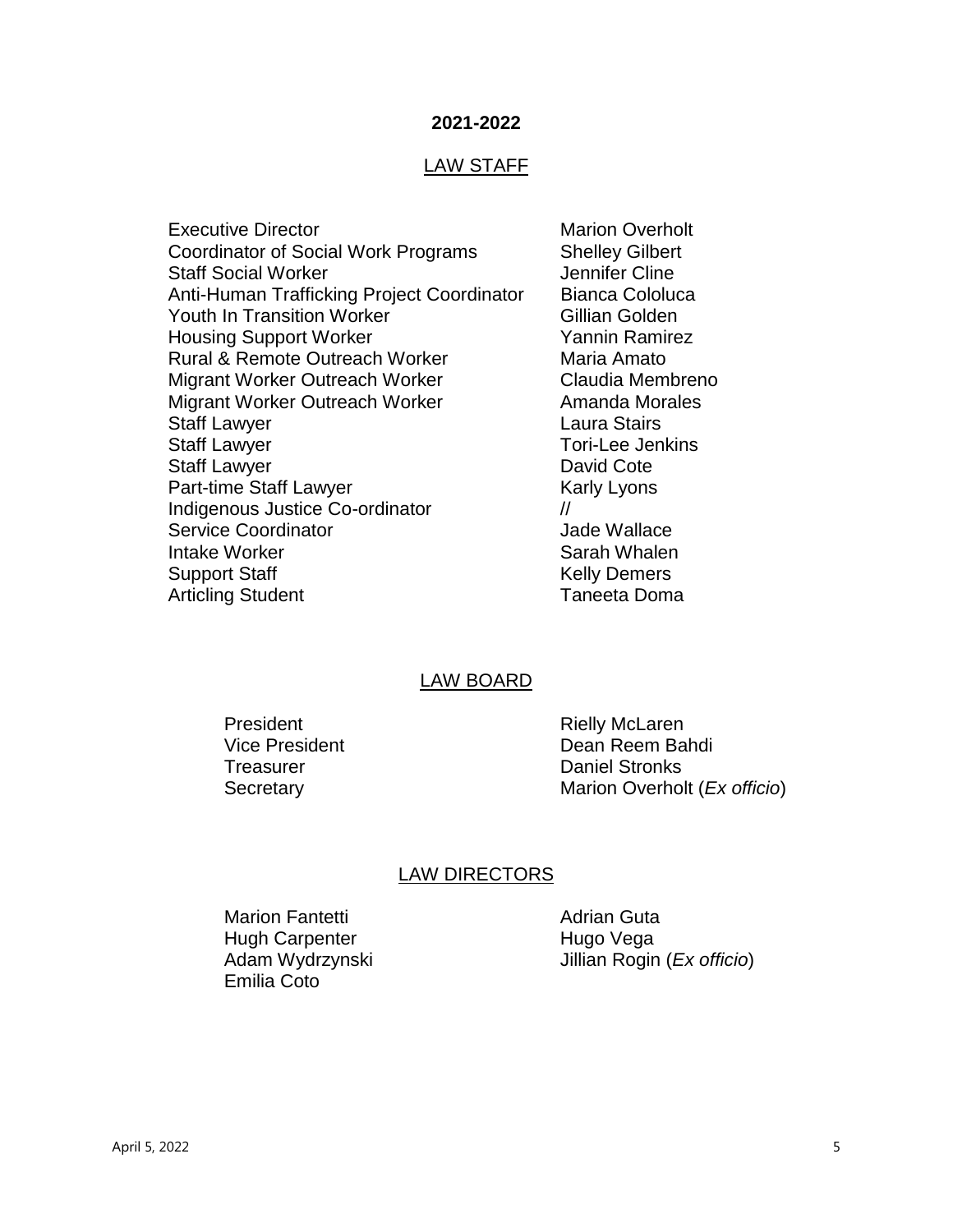## **Shelley Gilbert Coordinator of Social Work Services**

As Coordinator of Social Work Services, I am responsible for supporting and supervising staff and students working in the anti-trafficking project and the migrant worker project, and I act as senior social worker to the staff social worker.



We were pleased to receive funding through Public Safety Canada to increase LAW's capacity to provide supports to migrant workers using a trauma-informed community capacity-building perspective.

We were also able to provide additional resources in the county and surrounding areas dedicated to outreach and service coordination for trafficked people.

I continue to work with the City of Windsor and community partners to establish housing policies and develop programs reflecting the needs of our community.

As co-chair of the Canadian Council for Refugees' Anti-Trafficking Committee, we have established resources and tools to assist service providers to better understand and assist exploited people and have advocated directly with IRCC (Immigration, Refugees and Citizenship Canada) to fulfill their promise to end closed work permits and recognize the needs of internationally trafficked and exploited people in policy.

During this pandemic, I supported and advocated for migrant worker health supports directly with those affected by COVID and systemically through media, at City Council and at health tables.

As one of three co-chairs of the Violence Against Women Coordinating Committee Windsor-Essex, I have advocated for and supported public awareness, education and programming and ensured additional financial resources are available to ensure needs, trends and best practices are recognized and operationalized.

I am on national advisory committees considering and piloting a tool to assist individuals to identify employment violations and potential remedies and considering the forced migration of women.

I continue to carry a case load supporting vulnerable and marginalized people in all areas of LAW's mandate.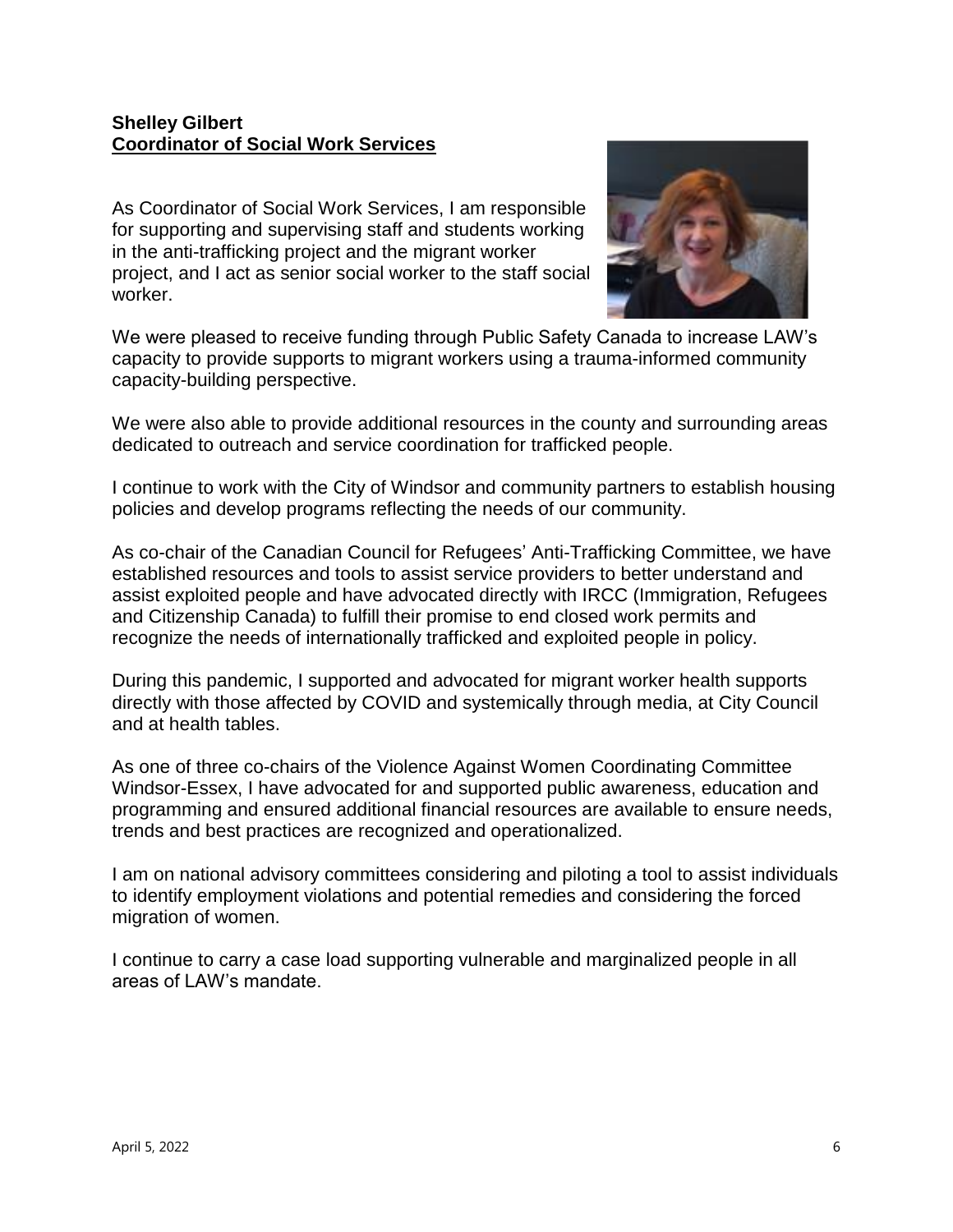## **Jennifer Cline Staff Social Worker**

This year has continued to challenge us to adapt our social work practice to the-ever evolving needs of our clients, community and students while in a pandemic. Social Work intakes have continued to increase via word of mouth and community referrals. My work continues to be all-encompassing: advocating for and supporting individuals with issues related to mental



health, addiction, physical health, housing challenges and income insecurity.

A need for safe, affordable housing continues to be a high priority need of many clients. I am an active member on the By-Names List facilitated through the City of Windsor, which focuses on matching people experiencing homelessness with agencies providing support. Through this committee, I have been able to match and access rent supplements for eight of my clients who were experiencing homelessness. Through other rent supplement programs offered by the city, I have been able to house fifteen individuals ranging in age and needs. I work closely to continue to support these individuals to ensure their tenancy is maintained and to help resolve any issues as they arise, as well as connect them the ongoing long-term community supports.

I am an active member at the Situation Table, offering support and assistance to agencies working with high-risk individuals and families as needed. I continue working with the Treatment and Recovery Working Group and have developed a close relationship with the Community University Partnership, as well as the Housing Information Service's Water World program to coordinate services as necessary to ensure documents are exchanged appropriately to minimize gaps and delays in service provision.

We successfully received a grant through the United Way Emergency Response Fund to provide an Access to Technology Phone Program. This program ended on March 31, 2021. The purpose of the program was to connect individuals with a cell phone and data/phone plans to provide access to essential services including court matters, support services, crisis programs and medical professionals. In total we were able to assist 115 individuals through this program. We were then able to continue this program through another grant from the Human Services Justice Coordinating Committee. Through this program we were able to assist 40 individuals in accessing justice.

Over the last year I have become active in Community Legal Clinic Committee work. I am currently one of the Southwest OPICCO representatives on the Executive Committee. I also worked with the other social workers within the clinic system to revitalize the Social Work list serv and bi-monthly networking meetings as the co-chair.

Despite being virtual, we continue to have BSW and MSW social work students supporting the clinic's work and learning about their profession under our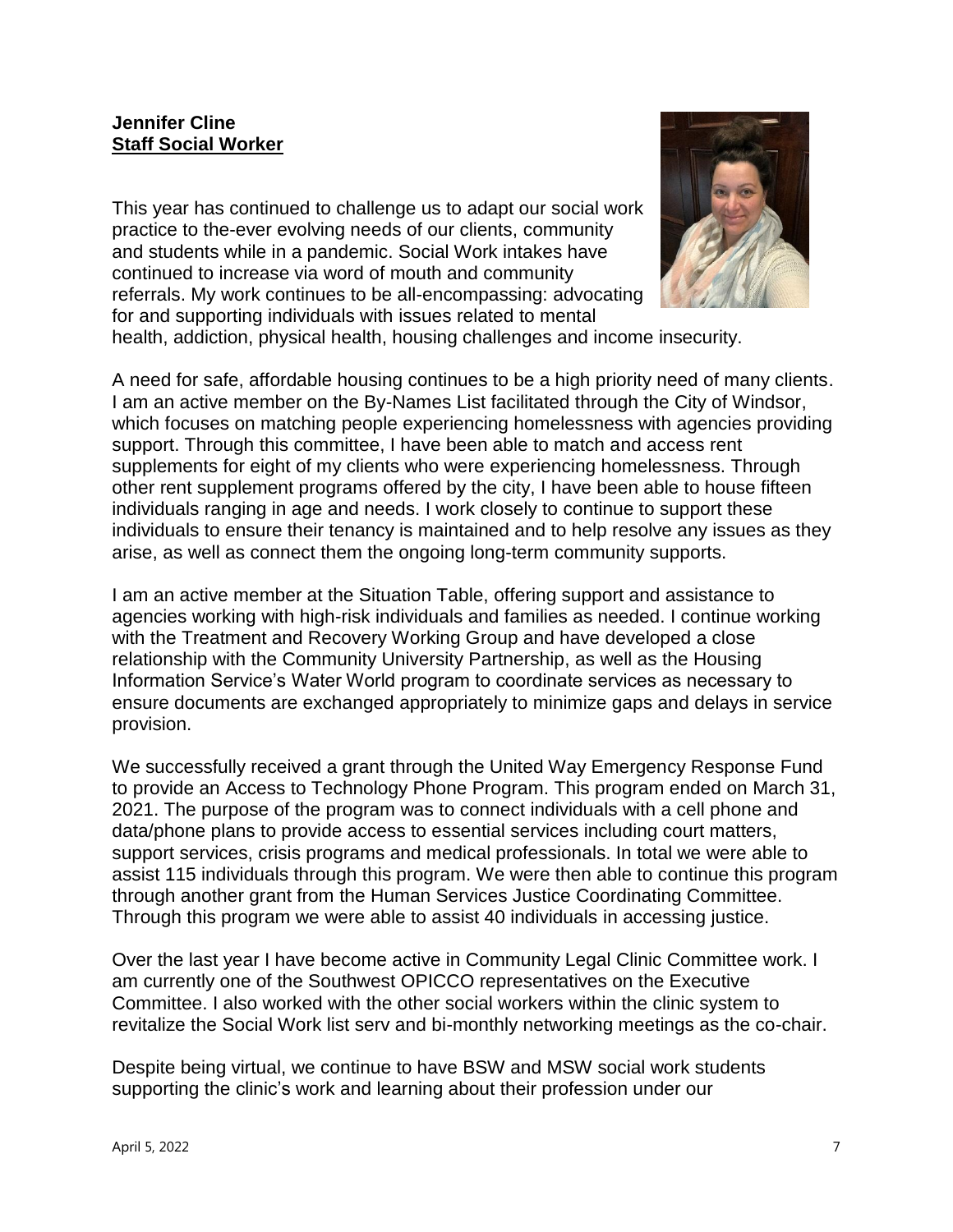supervision. Our students have been supporting clients through supportive counselling, assistance with completing applications and advocating to support clients' housing and income insecurity. Students have also completed the By-Names List training, traumainformed practice training and other relevant training as available. I also provide consultation and supervision to law students as needed regarding barriers clients may be experiencing in accessing supports and legal remedies.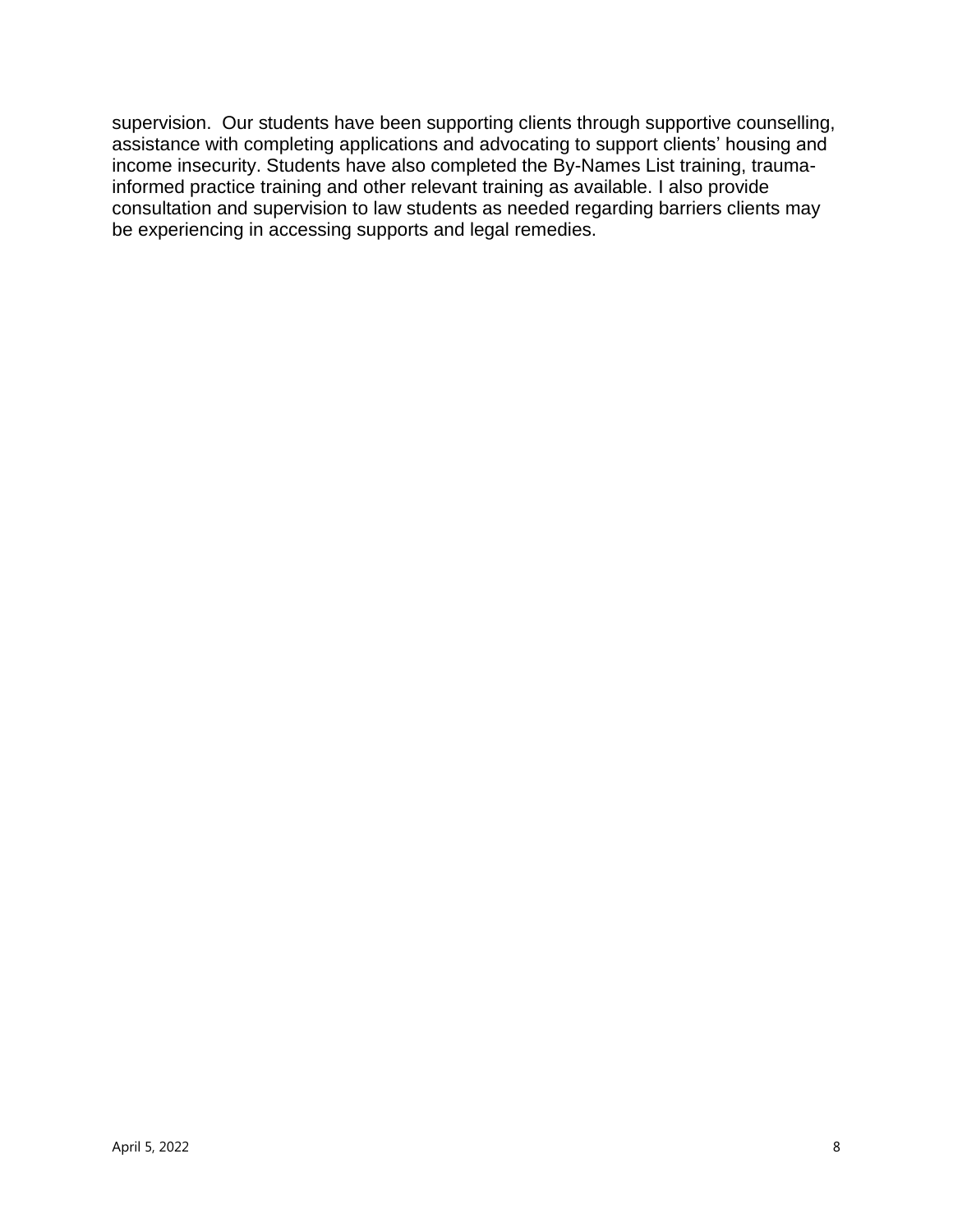## **Bianca Colaluca Anti-Human Trafficking Project Coordinator**

WEFiGHT has provided support to survivors of human trafficking in the Windsor-Essex community for over 20 years. We are now proudly operating under a new name: Windsor Essex Counter Exploitation Network (WECEN)



This rebranding reflects both the evolution of the project, as well as its vision for the future. To complete this transition, a newly redesigned project logo has been formed and a new website is planned to launch by April 2022.

The WECEN project will predominantly focus on providing both direct services to survivors of trafficking and those experiencing exploitation that could lead to, or make people vulnerable to, trafficking, as well as on offering education to service providers. Our history of providing and enhancing the knowledge of trafficking and related exploitation has driven our work, with both provincial and national partners, in developing prevention tools both locally and nationally.

WECEN provides direct services to survivors of domestic and international exploitation. This includes labour exploitation, sex trafficking, and forced marriage. Direct services include: advocacy with basic needs, translation and interpretation, support when dealing with law enforcement or judicial systems, referral to appropriate counsel including immigration lawyers, orientation to local social services, skills development, and counselling to support individuals facing challenges due to trauma. We are currently supporting approximately 100 individuals through this program.

WECEN works with community organizations to identify risk factors and vulnerabilities, as well as providing intensive care management, which allows us to assist in addressing those risk factors to help prevent recidivism and to facilitate coordination of services. This includes direct engagement with service users and coordinators, as well as providing education tools to our various community partners.

Despite the constant changes in COVID policies and protocols, we continue to work on systemic advocacy that fosters seamless service delivery for our clients. Using various virtual formats, we have continued to fulfill our commitments to outreach, advocacy and education to those who are and/or who service exploited individuals.

Our work requires people with a strong vision and belief in our community's ability to work together to take action to eliminate the exploitation of people. This work is only made possible through our strong collaborative partnerships with community and national organizations, as well as chairing the WECEN Steering Committee.

The WECEN Steering Committee is a committee with more than 30 members who meet regularly to coordinate, take action, educate and advocate for long-term change to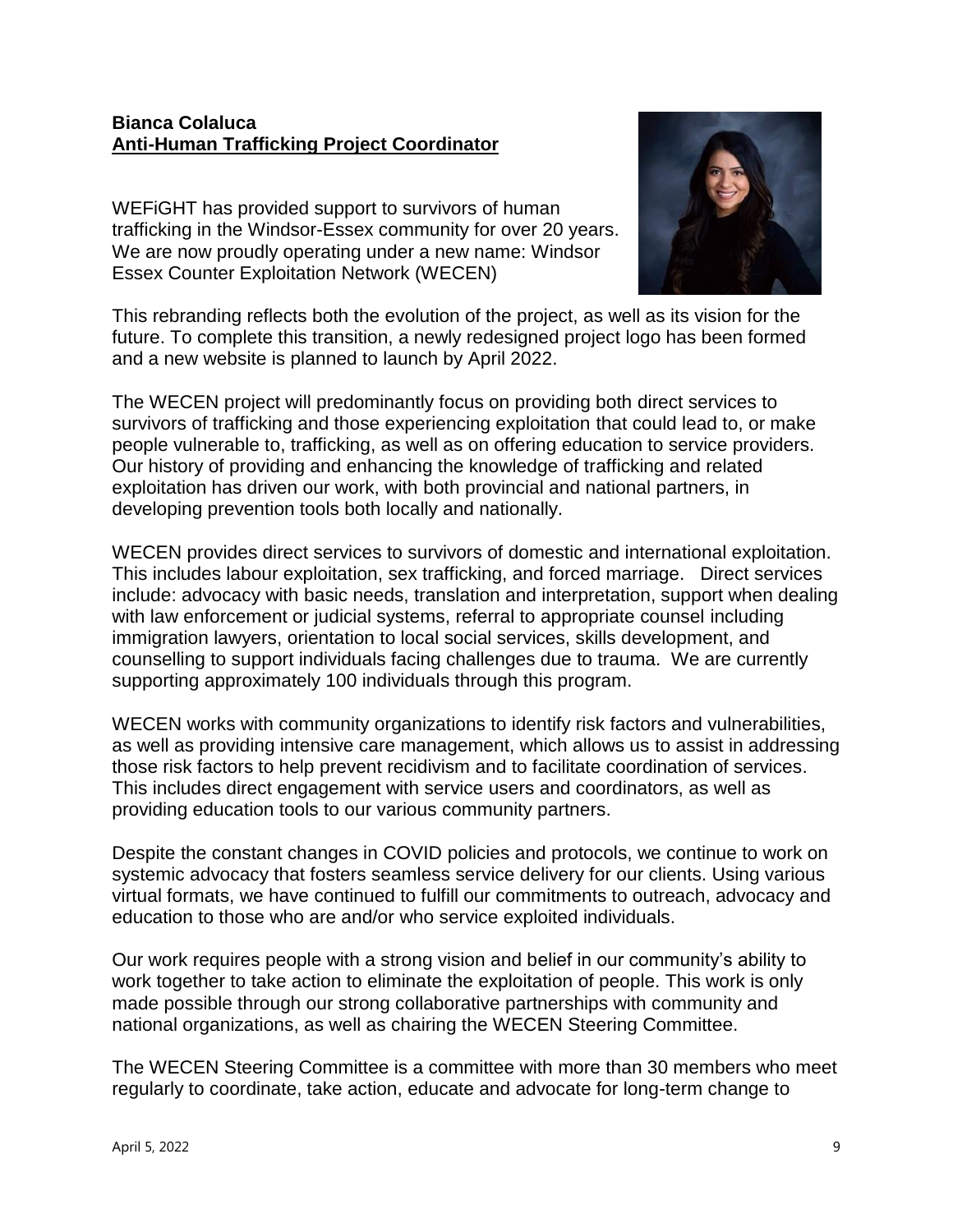improve the lives of survivors of human trafficking and exploitation. This includes influencing public policy, leading awareness and prevention programs and continually building and sharing our knowledge.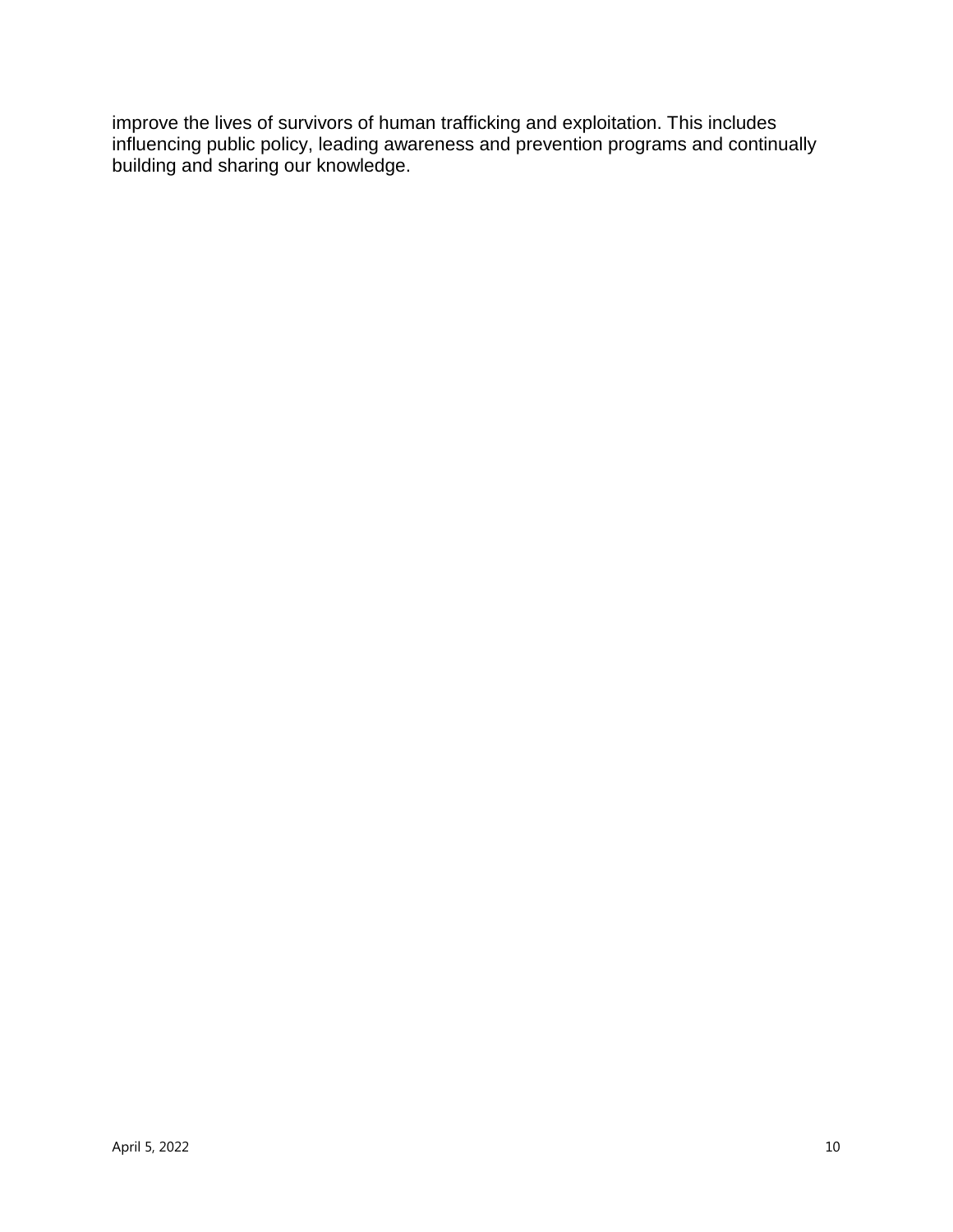## **Gillian Golden Youth In Transition Worker**

The Youth In Transition Worker (Anti-Human Trafficking Program) was created in May 2017. My work is committed to providing direct service to youth survivors of human trafficking aged 13-24 years old, within Windsor and Essex County and focusing on the unique needs of each client. We emphasize identifying risk factors, building community supports, assessing safety concerns and advocating on behalf of clients. I currently have more than 25 active clients



who are receiving intensive case management supports and in five years I have provided direct service to more than 100 new clients of LAW/WECEN.

This past year we continued offering outreach and public education virtually due to COVID restrictions. I adapted most presentations to continue reaching service providers and youth in Windsor/Essex. I continue to conduct extensive outreach to youth in the community. During the 2021-2022 year I conducted outreach to more than 150 youth in the community. Training to community partners and youth-serving agencies provides information regarding the elements of human trafficking, indicates the potential role of service partners in addressing human trafficking in our community, as well as best practices when working with victims. I focus on collaborative intervention strategies and protocol development to ensure a seamless referral process. A highlight of this past year for outreach was the facilitation and implementation of our Peer Support Group on an ongoing basis.

The Peer Support Group, facilitated by WECEN, is for survivors of exploitation. The group provides non-clinical emotional support to survivors experiencing trauma with the goal of being able to improve their mental health and restore healthy social connections. Peer support can help people develop problem-solving and decision-making skills, reestablish a community and improve level of resiliency to stressful situations.

The core value of peer support is that survivors of exploitation choose freely to participate, which creates an environment that builds trust and connection among participants. The Peer Support Group meets regularly to participate in a shared activity while developing life skills and sharing knowledge and access to resources.

There are opportunities available to our Peer Support Group members to receive training and certification as peer support leaders. The leadership survivors provide can improve self-advocacy while offering empathy and validation to other group members with shared life experience. Peer support leaders help group members develop their own goals and create strategies for self-improvement and encourage taking action towards building fulfilling lives for themselves.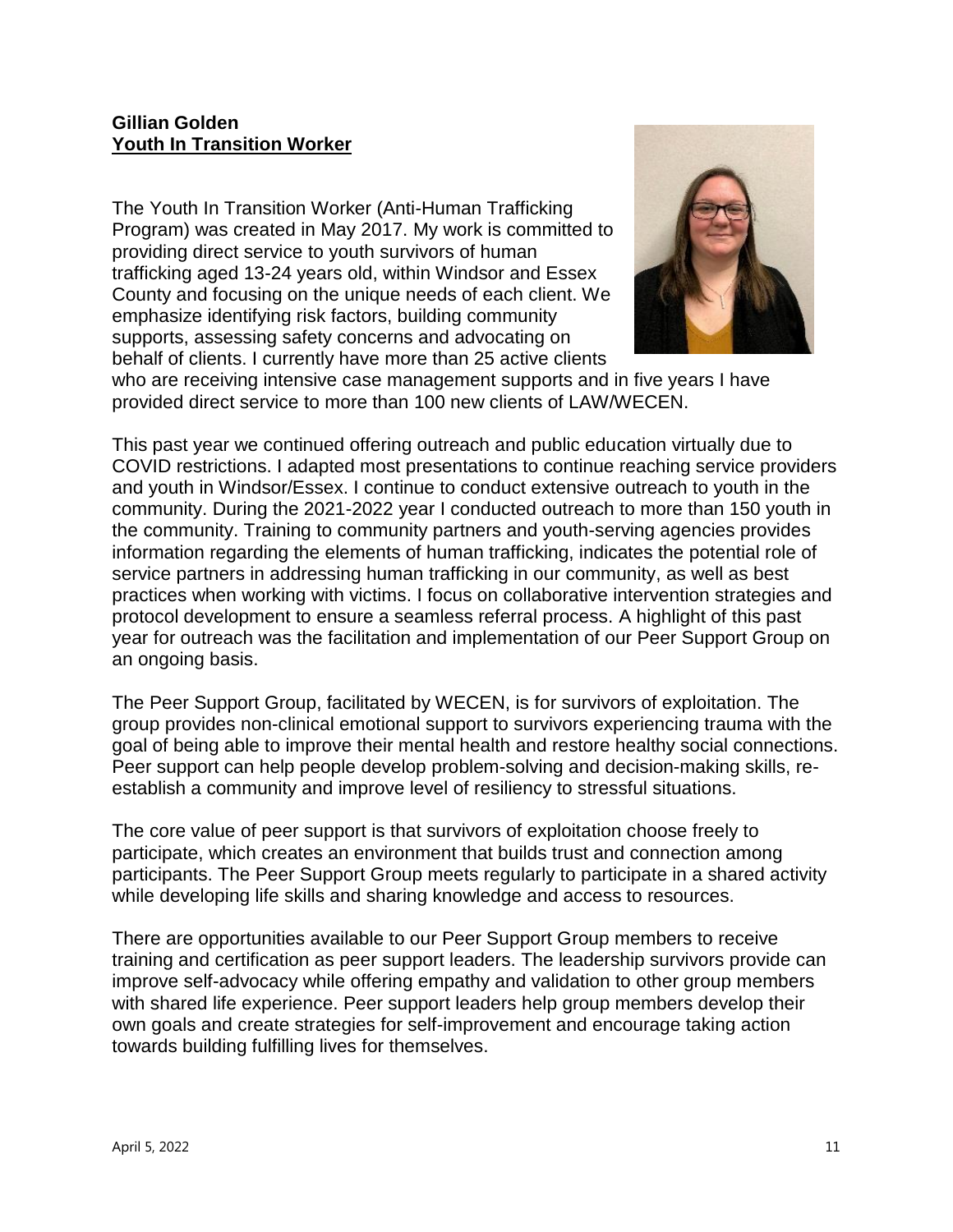#### **Yannin Ramirez Housing Support Worker**

The WECEN housing support program was created in late 2019 through funding from the Provincial Anti-Trafficking Coordination Office (PATCO).

The Housing Support Worker's primary role is assisting exploited people to obtain and maintain housing, provide housing supports based on the needs of survivors and assessing clients' strengths and needs in order to advocate for adequate and affordable housing.



I continue to build my repertoire in understanding the current housing market and trends as well as the barriers facing our clients with both acquiring affordable housing and remaining safely housed. A key portion of my role is also building relationships with housing providers and landlords. I continue to build on these relationships with other professionals, which further assists our clients with their housing needs.

This past year, LAW/WECEN supported over 16 victims of human trafficking in obtaining housing with the assistance of the rent subsidy program supported by the City of Windsor. I have also supported many other LAW/WECEN clients with obtaining housing through the Central Housing Registry and in the private market.

It is crucial to work collaboratively with the LAW/WECEN team in the development and implementation of appropriate support plans for clients in order to help them define their goals and develop personal plans to achieve these goals.

It is also important to encourage the development of life skills for independent living and to assist survivors in accessing resources needed to increase their housing stability. By offering housing support on an ongoing basis, we can help our clients to be successful in their tenancy and continue their process of healing from trauma and rebuilding their lives.

Outreach and public education continues to be affected by COVID and we have transitioned to virtual education and housing support check-ins with clients when available. COVID has also had an effect on our ability to view available units in a timely manner and build relationships with our housing partners, however we continue to find ways to overcome these barriers to service.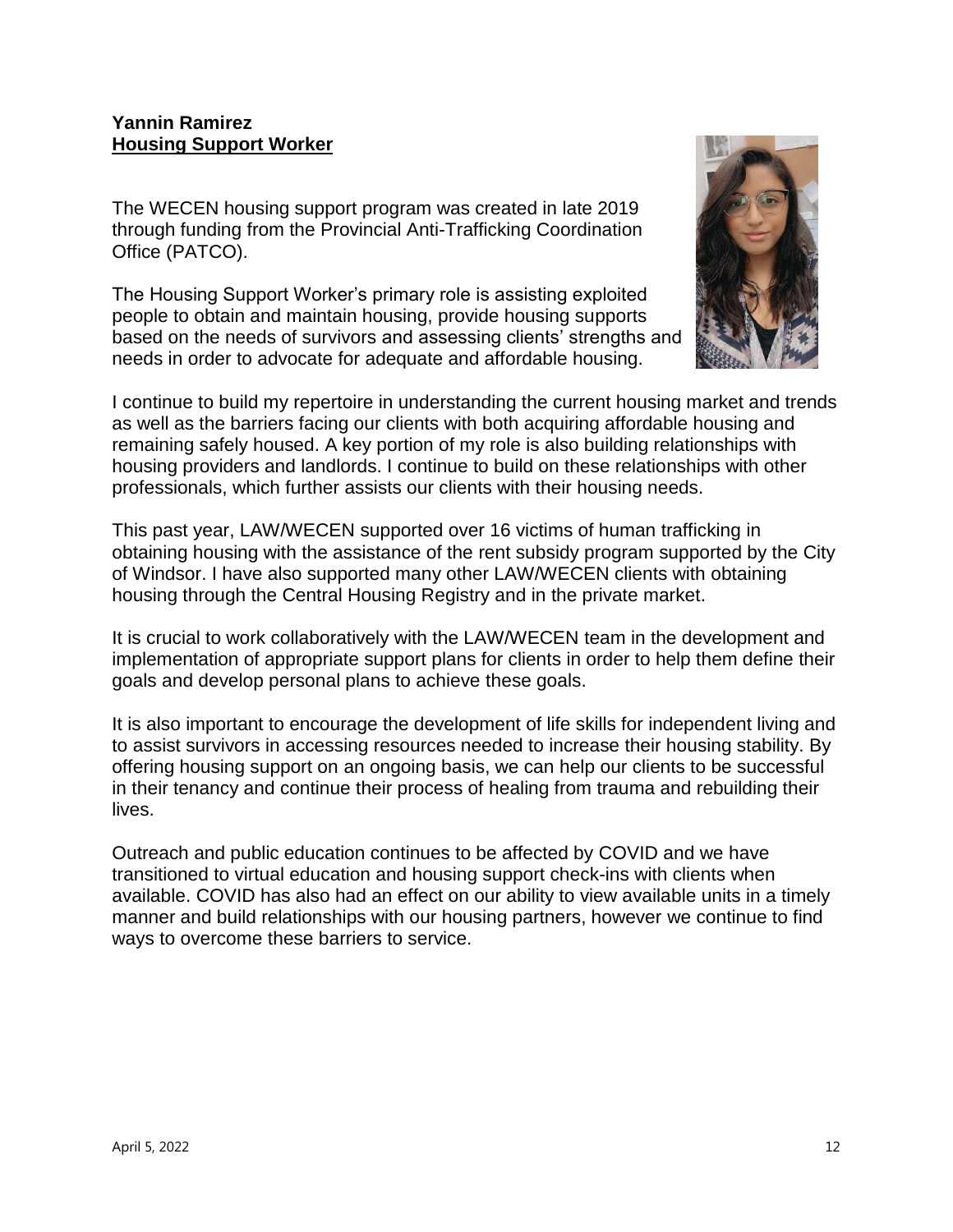#### **Robyn Hodge Rural and Remote Coordinator**

#### **&**

## **Maria Amato Rural and Remote Outreach Worker**

The Rural and Remote facet of the Anti-Human Trafficking Program has been part of the Windsor-Essex Counter



Exploitation Project (WECEN) at Legal Assistance of Windsor for just under two years. The focus of this program has been providing direct service to survivors of human trafficking and exploitation, within the rural and remote communities of Windsor and Essex County. Building on the partnership with the United Food and Commercial Workers (UFCW) the Rural and Remote program continues to work primarily in the Leamington, Kingsville and Amherstburg areas of Essex County.

Rural and Remote direct service prioritizes creating individualized plans to address safety concerns and implementing safety plans with exploited people, as well as collaborating with community partners to arrange emergency shelter or affordable longterm housing. We also focus on providing and/or connecting clients with resources to fulfill basic and immediate needs such as food and clothing.

Presently, the Rural and Remote program is supporting 18 clients who have experienced exploitation. A large component of our direct service is connecting and advocating for survivors with community agencies to help them obtain resources and support. One of the primary challenges for rural and remote clients is the geographical distance to emergency shelters, addiction and mental health supports, which are generally located within the City of Windsor. Our work consists of identifying and overcoming those barriers to services through the maintenance of essential partnerships within the community.

Due to COVID, we continue to offer both in-person and virtual outreach, training and public education across the county. COVID presented unique challenges with service delivery and outreach. We have focused on ensuring community partners within the county are aware of WECEN's specialized supports, as well on building relationships with and providing education to agencies and services providers on how to access our services.

With this focus, we have been able to build new partnerships, including with the South Essex Community Council and The Society of St. Vincent de Paul, which have allowed us to collaborate and to facilitate services based on client needs. We continue to maintain and build connections with existing Essex county partners and service providers such as The Bridge Youth Resource Centre, The Windsor-Essex Children's Aid Society and The Windsor-Essex Community Housing Corporation. We have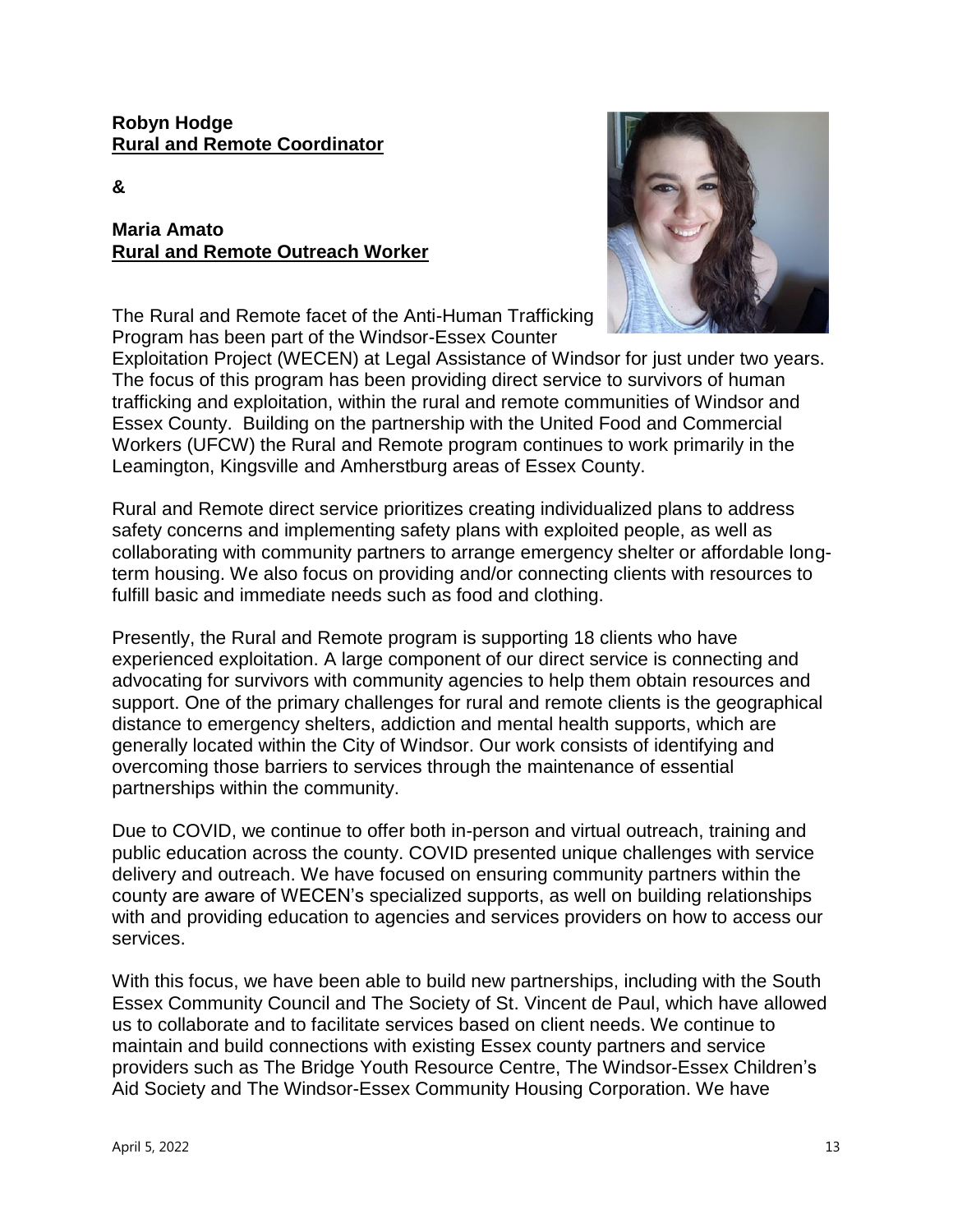established a plan for specialized staff training on best practices when supporting exploited people and the development of protocols to ensure collaboration and seamless service delivery.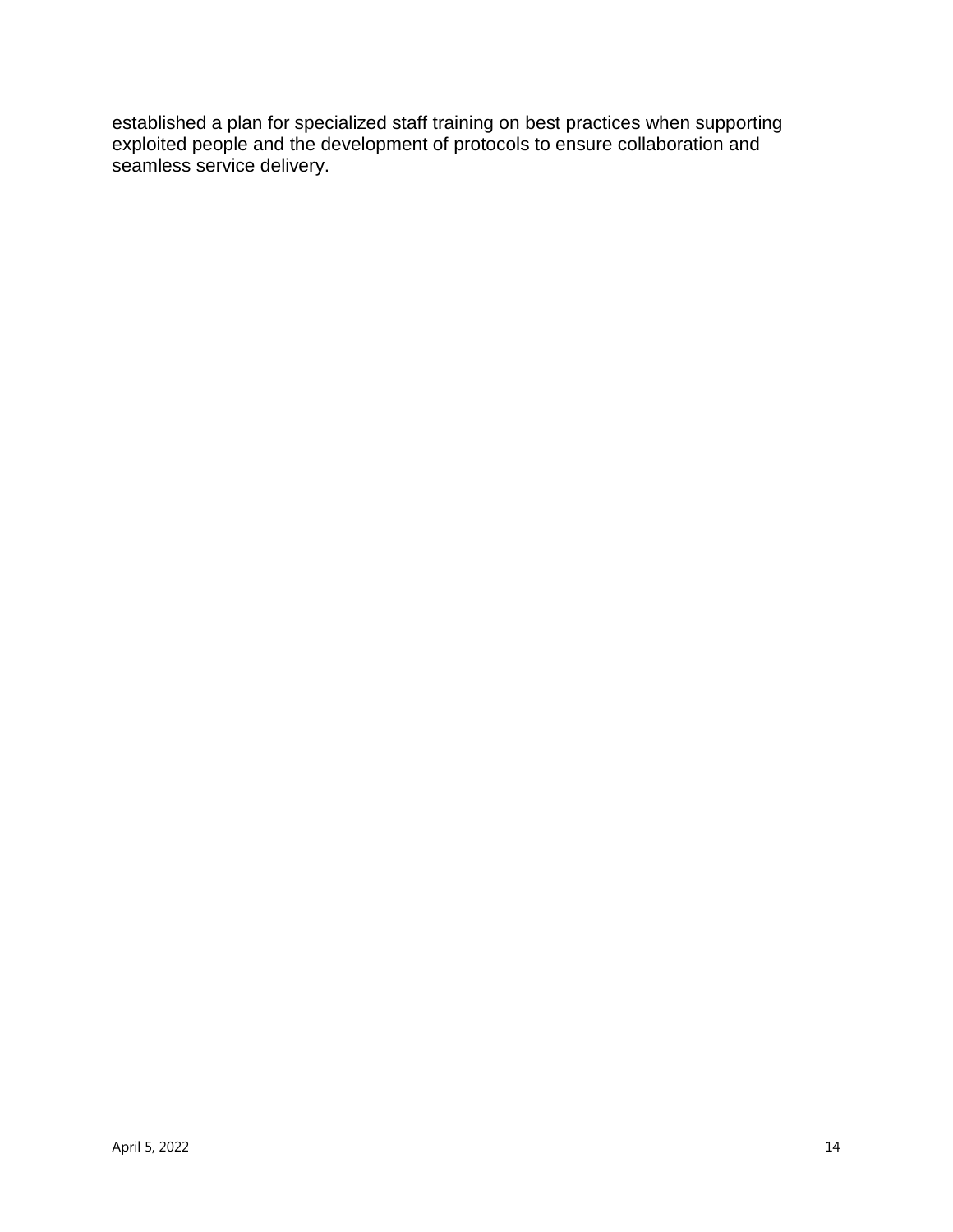#### **Amanda Morales & Claudia Membreno**

## **Migrant Worker Women Group & Migrant Worker Group**

Initially, the Migrant Monarchs group was created in 2019 to bring migrant women together in community activities. Originally, cooking activities were the primary focus. The intention was to bring people together to address various problems faced by migrant women, such as gender violence,



human rights, human trafficking and labour rights, among others. We soon observed the need to involve more community actors and expand the project, and the group developed from there.

The objective of our program is to generate community development and to create a safety net and a safe space where migrant workers can talk about issues and barriers they face. The central idea is to create a community action group that furthers the community development of migrant workers in the Essex area. Through this project, various activities and community development objectives are being pursued.

We have addressed prevention, knowledge and action with respect to several important issues that affect the migrant worker community. Such issues include: human rights; gender-based discrimination and harassment; human trafficking; immigration counselling; community participation; general information about social support networks; and, community connections with institutions and migrant support groups. We also refer migrants to community supports, facilitate their ability to carry out cultural and recreational activities that generate knowledge, support and community among migrants as well as carry out educational activities that contribute to the personal growth and development of the migrant workers.

A large component of our direct support is to work with individual group members to provide assistance with basic needs, supportive counselling, information sharing, and referrals to the community. One of the primary outcomes of the Monarch Migrant Group is that individual members have been empowered and grown into leaders and activists within their community.

Achieving community development in the migrant community has three essential components for the participants of this program. The first component is to empower individuals, which requires informing workers and ensuring they are aware of their rights and knowledgeable about the context in which they find themselves. The second component is to help individuals come together in solidarity with their community and connect to services and people. This allows the migrant worker to become an enhancer of solidarity and advocacy actions, and eventually be of assistance to other members of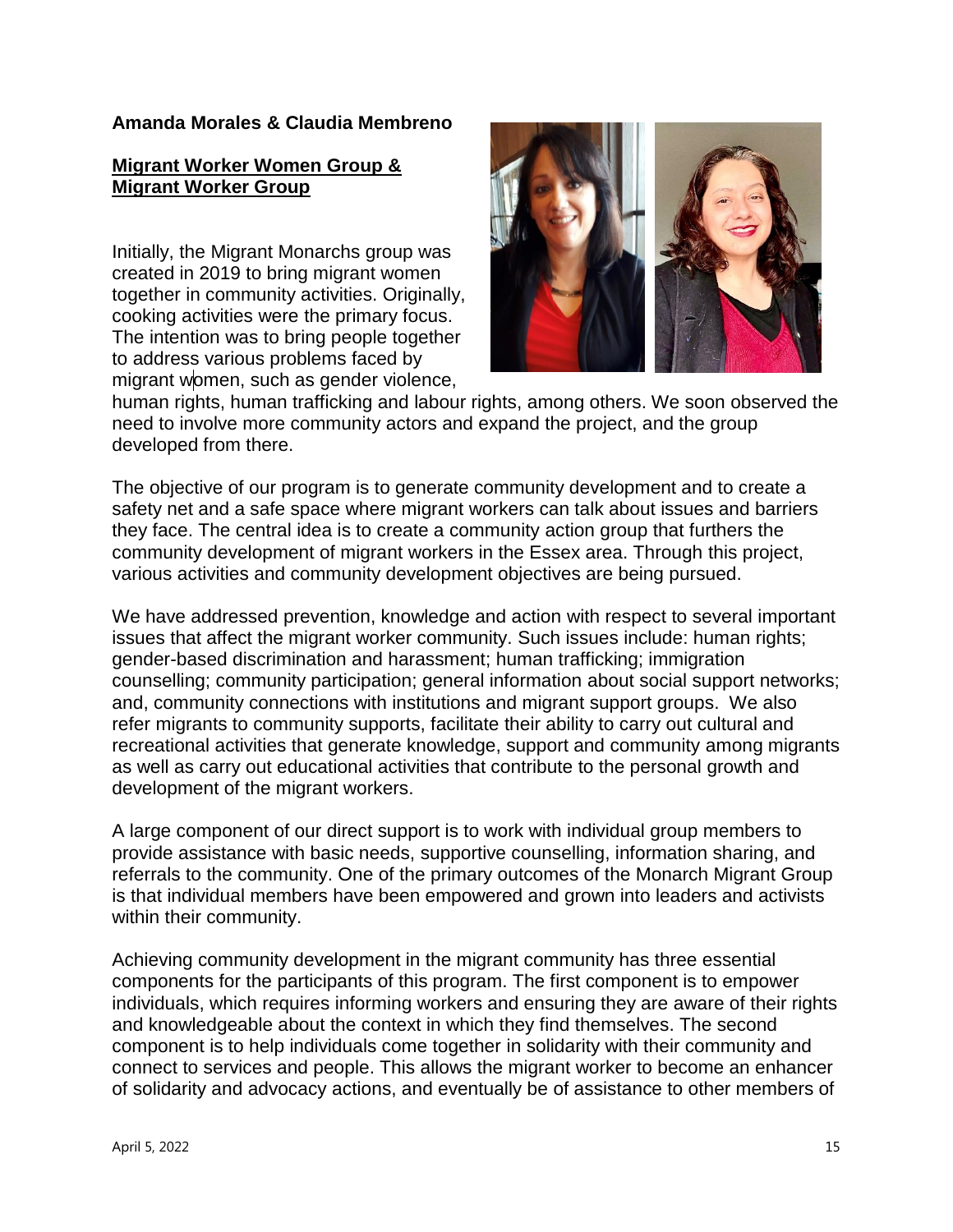their community. The final component is the establishment of migrants as part of the Canadian community, as an essential part of the society that needs recognition and participation.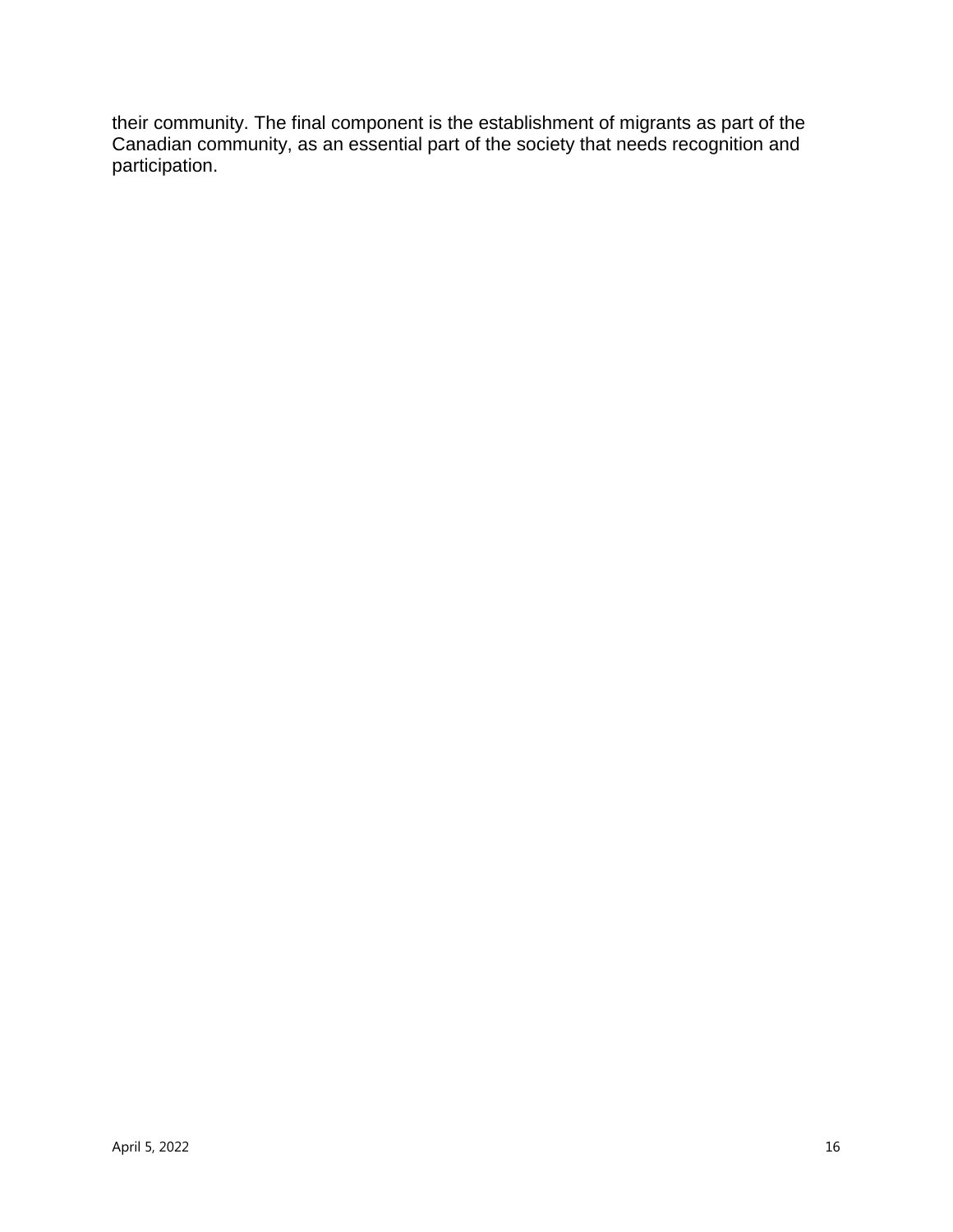## **Laura Stairs Staff Lawyer**

#### SOCIAL BENEFITS LAW

We represent clients with appeals to the Social Benefits Tribunal ("SBT") including Ontario Disability Support Program ("ODSP") and Ontario Works ("OW") denials, cancellations, suspensions and overpayments.



This year we continued to develop our practice to effectively represent clients in virtual hearings. In 2021, the SBT shifted from primarily telephone hearings to offering video hearings over Teams initially, then later in the year through Zoom. Our clients have adapted to this shifting technological landscape and we provided additional support to access the resources needed. As a result, our clients have been able to successfully participate in their virtual hearings.

The SBT hired a substantial number of adjudicators this year, increasing the availability of hearings. We had a hearing-heavy fall 2021, as old appeals and new were scheduled quite quickly as a result of the adjudicator hiring spree. This created substantial pressures on the clinic to support the large number of hearings scheduled by the SBT. Our clients began experiencing a much more efficient adjudication of their appeals, with approximately 6 months between filing their appeal and having the matter heard. There is concern about the expertise and knowledge of these new adjudicators, many of whom have no legal training or experience in the appeal areas of the SBT. We continue to monitor these concerns.

The Ministry of Children, Community and Social Services is undertaking a transformation of the social assistance system, including changes to ODSP and OW. Our clinic, along with our community and provincial partners, have always advocated for changes to these systems but the changes we are getting are not the ones we asked for. We have many concerns about the impact these changes will have on our clients. We are working locally and provincially to advocate for amendments to the plans that put our clients first and recognize the realities of their lives.

Most notably, the proposed plan purports to prioritize helping clients stabilize their lives by facilitating access to supports and resources; however, the plan does not include any funding to raise the social assistance rates, increase affordable housing, or invest in community resources. Additionally, the plan takes decision-making power away from local caseworkers and places it into a centralized office in Toronto where staff will not have a relationship with our clients or our community. We are very concerned that decisions will be made without taking into consideration the client's situation, history and needs. Additionally, this shift will make it more difficult for LAW and other community partners to advocate for immediate assistance for our clients or resolve issues with their benefits.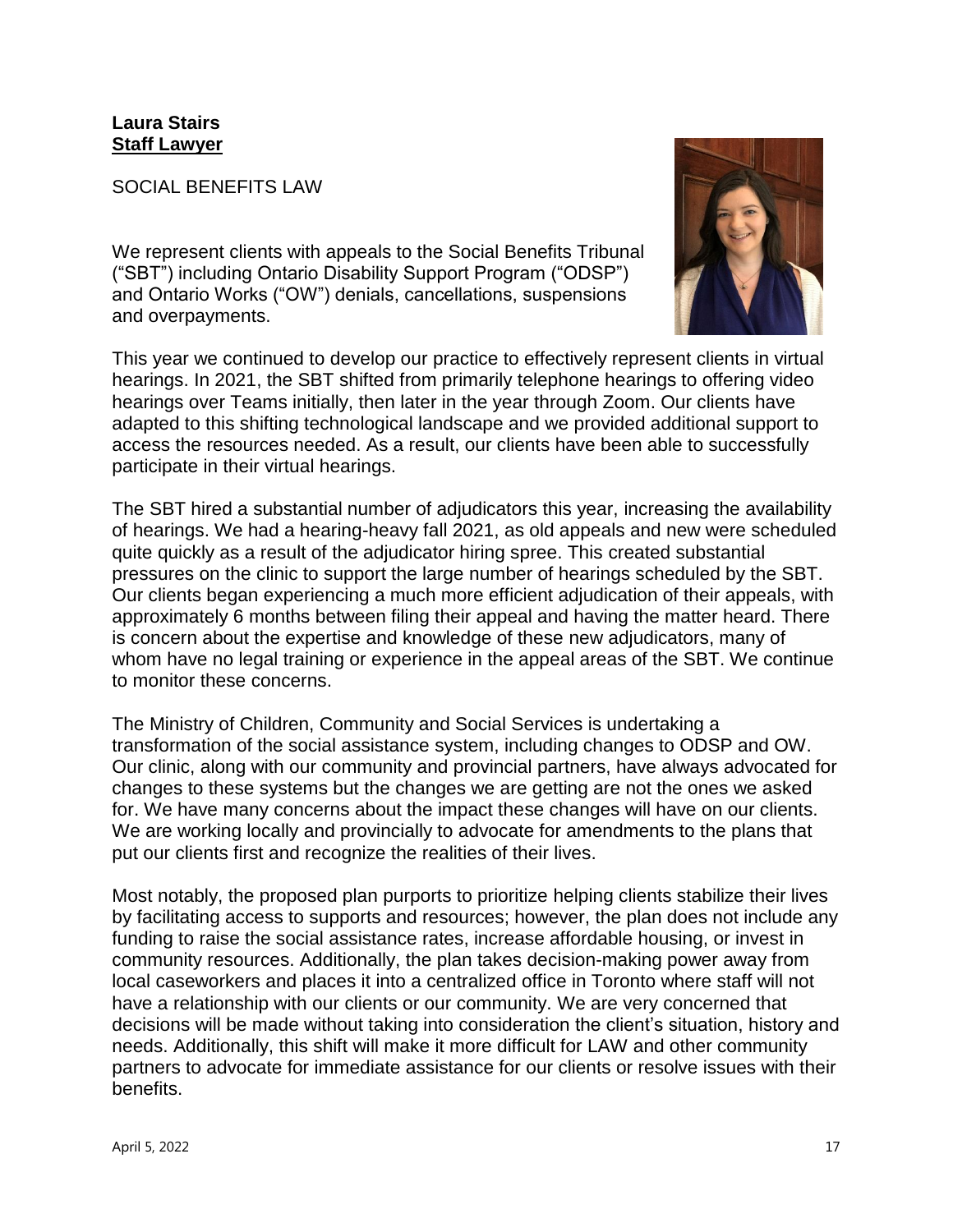The plan also includes "modernizing" the system to enhance the role of technology, including centralizing intakes and online applications. We want a system that is more efficient and client-centered, taking into account the various barriers facing our clients, including language barriers and access to different technologies. The current plan will leave many of our clients behind and create additional systemic issues for us to address on an individual and provincial level. Modernization has already created substantial work for the clinic as the OW and ODSP computer system automatically generates decision letters which are cutting clients off or assessing overpayments, often inaccurately and improperly denying clients.

COVID relief benefits offered by the federal government continue to create challenges for our clients in receipt of social assistance and federal pensions. We are seeing a high volume of clients coming to the clinic with OW and ODSP overpayments arising from receipt of federal benefits. We continue to advocate for amnesty for low-income recipients of these benefits and to assist clients who are facing requirements to repay from the federal government or social assistance programs.

An additional consequence of these benefits received in 2020 is how it affects our client's eligibility for other pensions and programs for 2021, such as OAS and GIS and other income-based programs. We participated in local, provincial and federal advocacy efforts to help seniors get back the money they lost as a result of CERB being included in their income for OAS and GIS. The campaign was successful and eligible seniors will receive a lump sum payment in April to account for the income lost.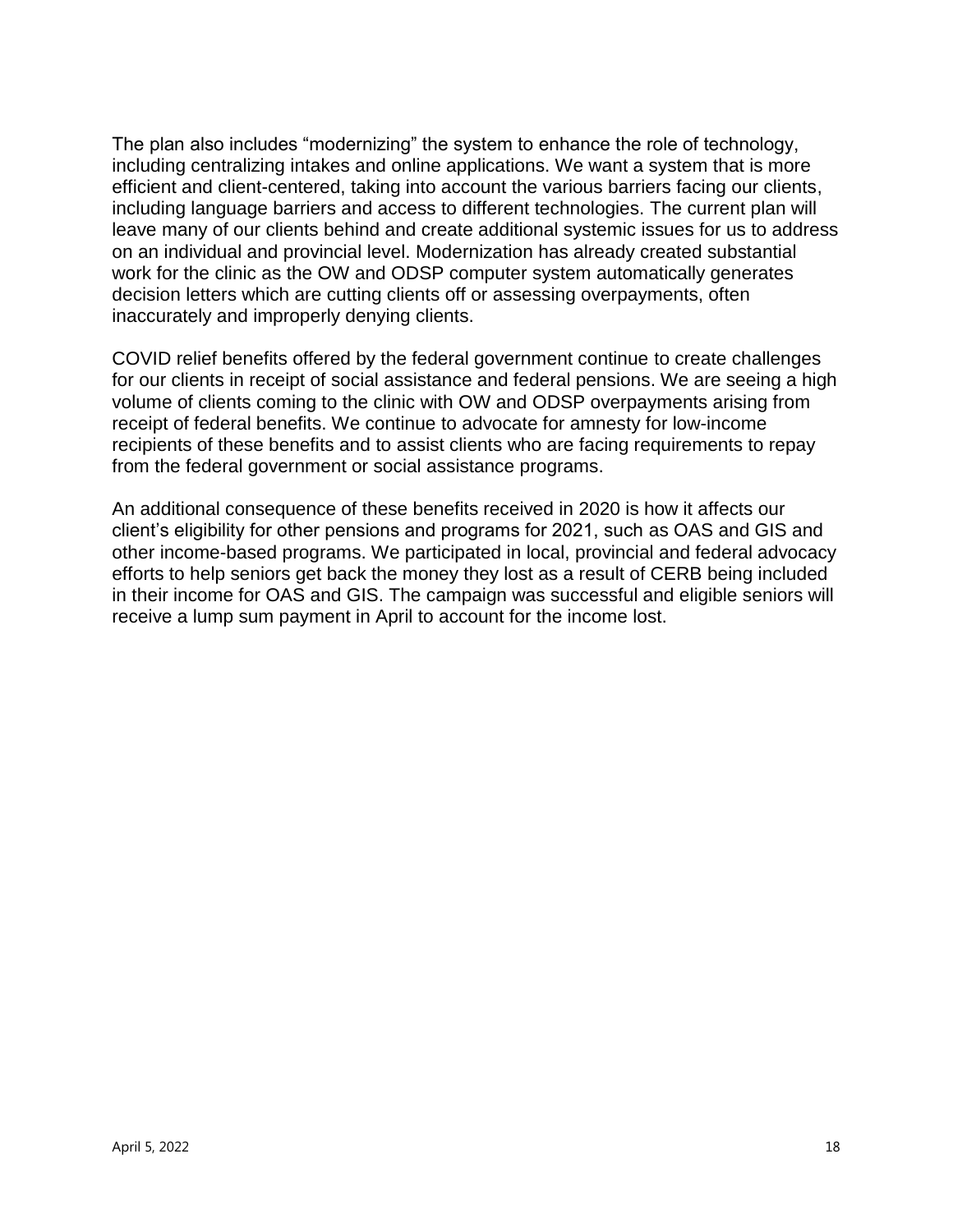#### **Tori-Lee Jenkins Staff Lawyer**

HOUSING LAW

I took over the position as staff lawyer in LAW's Housing Law division from Anna Colombo in August 2021. Previously, I worked as a sole practitioner with a focus on criminal defence. I also worked in two of the largest criminal defence firms in Canada. I am excited to bring my background and experience back to the Windsor-Essex community.



Housing files and the landscape of housing law have been deeply affected by COVID. The Landlord and Tenant Board (LTB) has held all of their hearings by video and/or telephone. This has posed significant barriers to members of our community as the province's "digital-first" strategy assumes that everyone has access to reliable internet or phone, understands how to use videoconferencing technology and has the ability to find a quiet place to participate in their hearing. All elements of the hearing including providing testimony, submitting evidence, and communicating with adjudicators has been significantly impaired by this policy. There is no accounting for the realities of tenants who face challenges with their mental health, speak English as a second language, or are not able to understand the paperwork they receive.

With the "digital-first" policy, the Tenant Duty Counsel (TDC) program has also been impacted. Multiple hearing blocks for Windsor matters are scheduled at the same time, requiring lawyers to move quickly through multiple online hearing rooms to connect with tenants. TDC do not have access to tenants' paperwork and are often rushed by virtual room moderators as the blocks are so large.

On December 8, 2021, the LTB launched an online portal for the filing of some landlord and tenant applications. Notably, T2 (tenant's application regarding the reasonable enjoyment of their rental unit) and T6 (tenant's application about maintenance) applications were moved to this portal. These are the most common tenant applications and often times the only method for tenants to seek recourse for landlords who do not comply with the requirements in the Residential Tenancies Act. The portal continues to have province-wide processing issues and some problems cannot be remedied without contacting the Registrar of the LTB directly to fix the issue. This presents obvious significant difficulties for our clients. We continue to advocate for changes to this system.

In the housing law department, it is our priority to continue to work with other community organizations and conduct Public Legal Education Sessions. We have delivered education sessions to Windsor Family Services, Canadian Mental Health Association, the Welcome Centre Shelter for Women, the Children's Aid Society, WEST of Windsor, the Multicultural Council of Windsor and the New Canadians' Centre of Excellence. We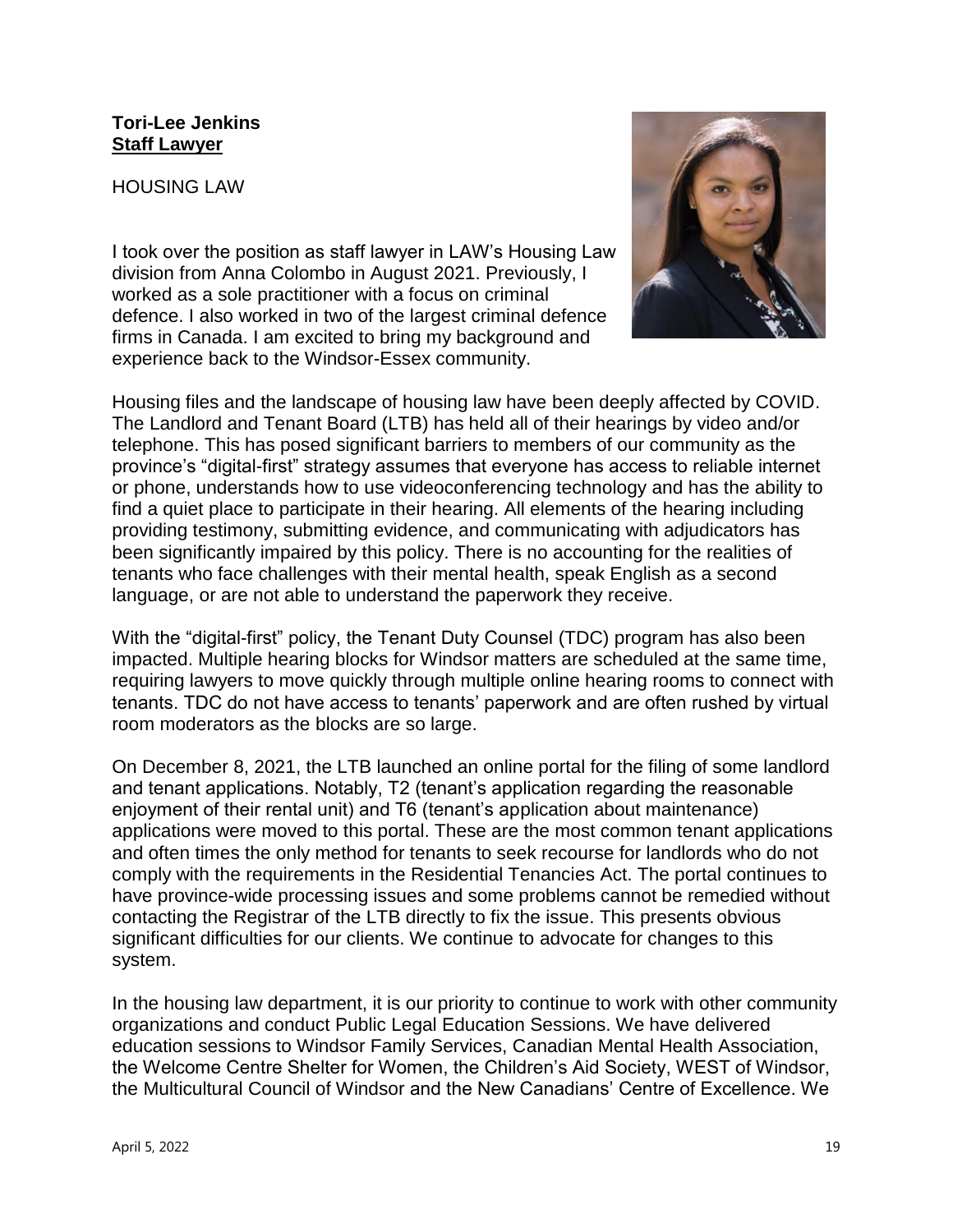have developed and maintained great relationships with these community groups and have many education sessions planned for 2022.

Our office is also involved in the City of Windsor's Residential Rental Licensing ("RRL") By-Law Project. The first victory for this project came when City Council approved a pilot project in Wards 1 and 2. During my time at LAW, we have continued to gain momentum on this project. We continue to advocate for more protections for our clients and accountability for landlords who do not adhere to property standards and risk the safety of their tenants. The RRL By-Law is to be before City Council this spring.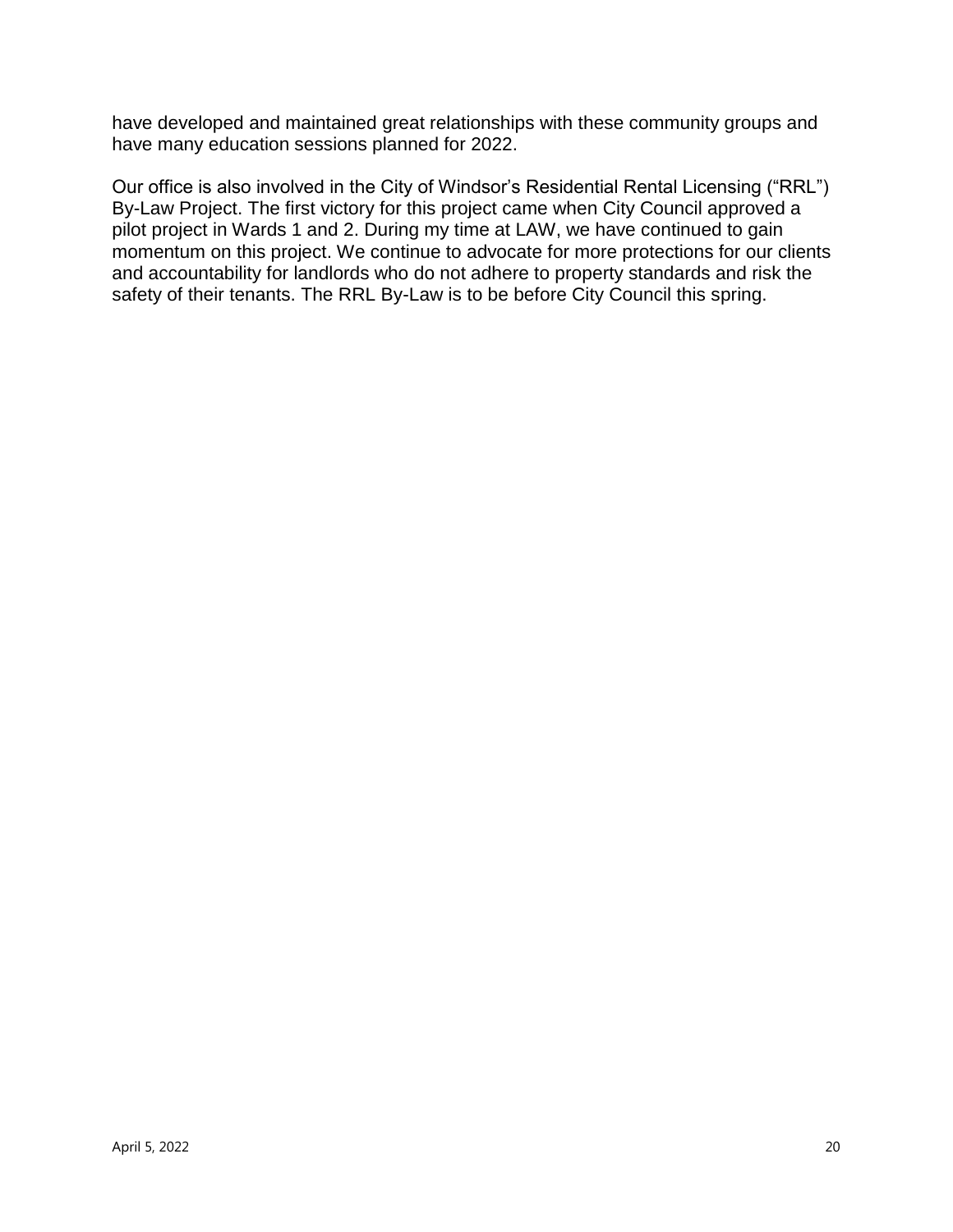## **David Cote Staff Lawyer**

IMMIGRATION LAW

This has been an active year in the immigration program due largely to world events including the crisis in Afghanistan and the outbreak of war in Ukraine. COVID has continued to



cause delays in the system, but also new opportunities as government implements measures to increase economic immigration to Canada despite worldwide travel restrictions. Our students have been exposed to a number of different emergency programs and have taken up the challenge of helping our communities in need.

Of particular importance is our ongoing collaboration with workers in the Temporary Foreign Worker (TFW) program and continuing to provide assistance to non-national workers who face abuse, such as physical and psychological abuse, in the workplace. We have assisted a number of workers in our area with obtaining Open Work Permits for Vulnerable Workers, a program put in place by government to provide alternative work authorization. We have also provided advice to workers who may qualify for alternative economic programs, particularly for frontline workers during the pandemic and those in the agricultural sector.

We worked collaboratively with the Windsor-Essex County Health Unit to address concerns relating to COVID restrictions on farms in our area.

We have also provided assistance to survivors of family violence in accessing the Temporary Resident Permit for Victims of Family Violence which provides temporary residence, an open work permit and health care to people who have left abusive relationships where they are reliant on an abusive person for immigration status.

LAW partnered with a number of organizations to provide information and legal assistance to families whose relatives were fleeing the violence in Afghanistan after the fall of the government in that country. These activities included evening information sessions, discussions with the media and advice to individuals. While the programs implemented to assist Afghanistan nationals were disappointingly restrictive, these events gave us the opportunity to strengthen networks and support structures within the community. We remain focused on the safety of our clients affected by the situation in Afghanistan, while also monitoring the developments in Ukraine.

LAW continues to provide our regular program assistance to the community in the area of refugee claims, family sponsorship applications, admissibility hearings and judicial review applications before the Federal Court of Canada. We were successful in reuniting three families who had been separated for a number of years. One of our main program areas has been permanent residence applications on humanitarian and compassionate grounds. This is often the last available recourse for vulnerable people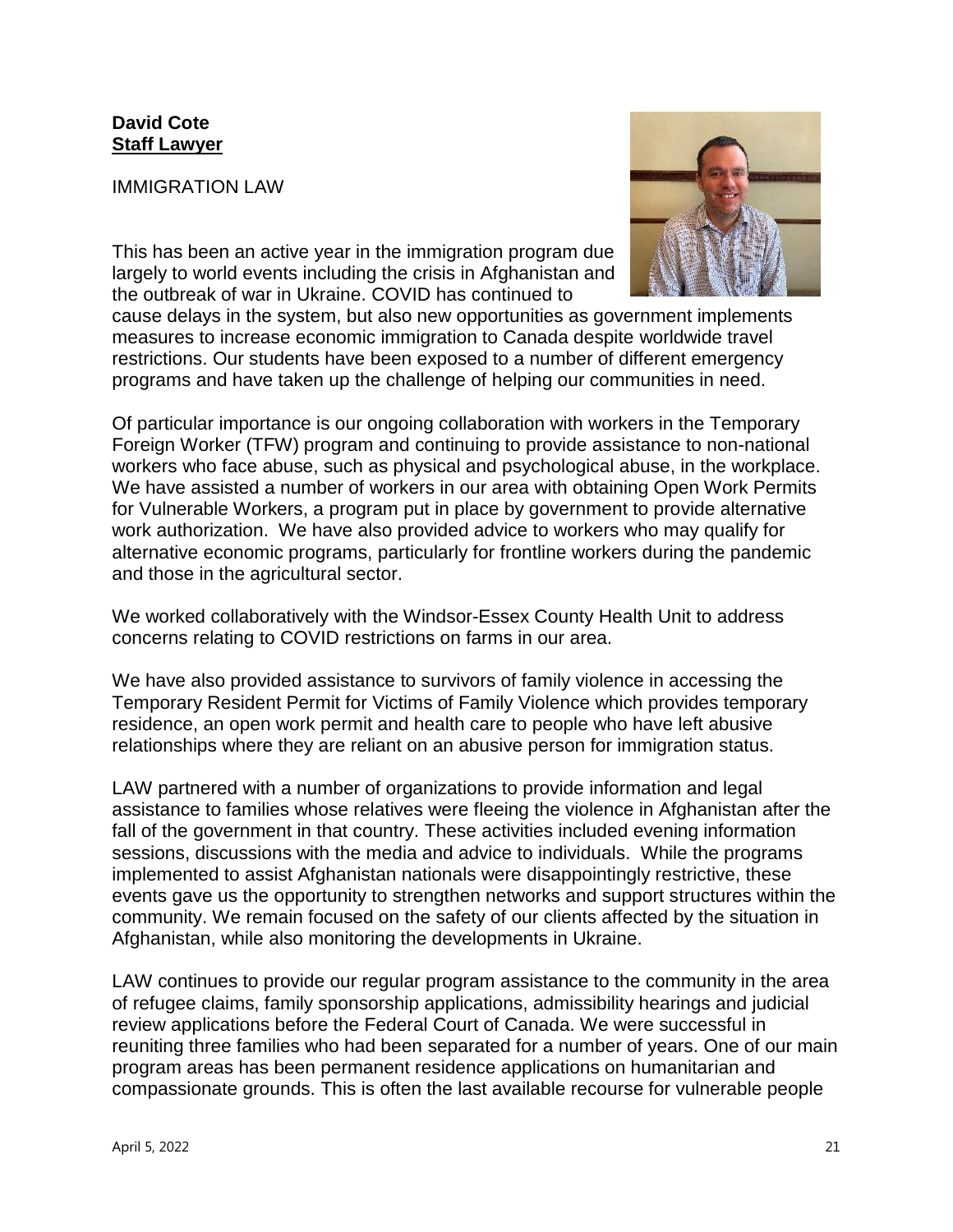who would face undue hardship if they had to return to their countries of nationality. We have seen a number of our clients' files finally resolved after years of uncertainty and waiting.

We look forward to continuing our efforts, particularly with workers in the TFW programs, and ensuring that everyone has the right to a safe and dignified workplace. A big thank you to our students who have demonstrated adaptability and innovative thinking during this difficult year!